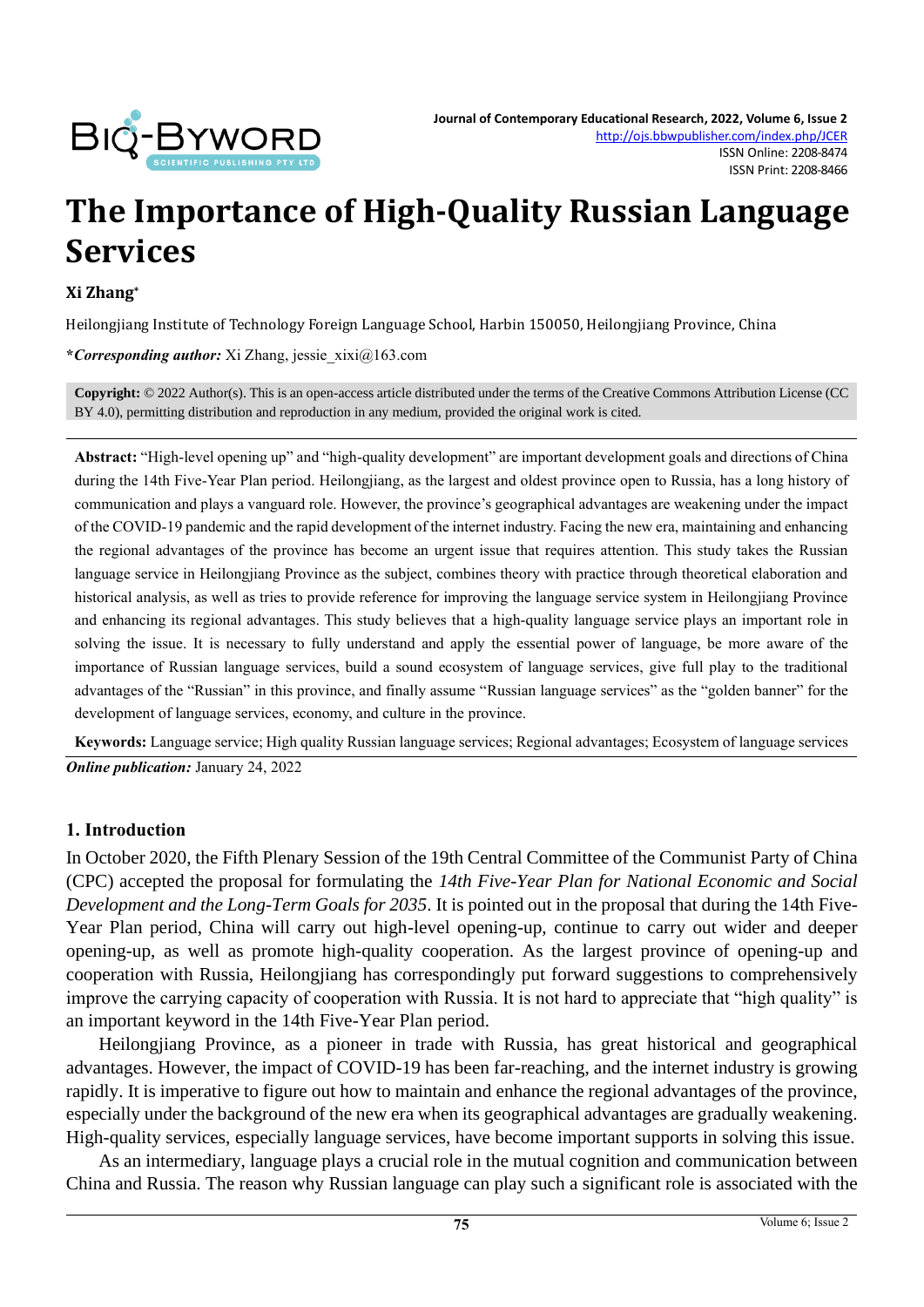essential power of the language itself.

# **2. The power of language – the use of "dialogue" to build a united, consistent, and friendly community**

Language is a mysterious existence. It does not only clarify the nature of the world, but also drive the integration of people. Through "dialogue," people come to terms with the world and transform it; in this process, they gain enlightenment and promotion. Therefore, language has practical meaning. It is the practical significance and reality of language that makes "Russian" open a new door of understanding and reflection for people as well as enable China and Russia to cooperate through "dialogue."

Language, since its appearance, is with a strong mysterious color. Language has been viewed with superstitious eyes for as long as people have been able to record thoughts <sup>[1]</sup>. In ancient Greece, language, reason, and law were the same word; in the Bible, language and the beginning of the world are one. This unexplainable mystery has not stopped people from searching for the nature of language. Since modern times, many linguists and philosophers have defined language from the perspective of experience. The German philosopher Gadamer once said, "Being that can be understood is language <sup>[2]</sup>." It can be seen that Gadamer's philosophical hermeneutics pays more attention to the relationship between language and meaning.

In Gadamer's opinion, language provides a way for human activities to be understood in context and to guide life practice. Language is the way of human existence. People experience the world through language, which is the image representation of the world. People see the unity between the finitude of things shown and the infinity of things not shown in the mirror image. This implies the unity of what is said in language and the infinite possibilities that remain unsaid. Therefore, in Gadamer's hermeneutic vision, language is a speculative language. There is a dialogical logic in language dialectics; that is, the questionand-answer dialectic. This dialectic is the art of leading dialogue and the basic structure of dialogue. People's awareness of their own ignorance and thirst for knowledge are motives for questioning. In the question-and-answer process, the participants of the dialogue put forward questions and provide answers fairly and equally. The negligence of a certain aspect presupposes the context and scope of the question, and the answer reflects a form of uncertainty and openness in the preset scope. This kind of open answer leads to new questions, and dialogue shows the logic of objectivity by leading the development of thoughts through continuous questioning without leading opinions. In this way, a person has some connection with the world and others through language. Through this process, people would come to know the world and other people, reflect on themselves, and achieve the meaning of living. At the same time, a new concept of the world and others would be formed, and the experience of "me" would improve to conform to this new concept, so as to improve oneself and reach self-enlightenment.

Language carries practical wisdom, instructing people on how to deal with problems in life. Gadamer uses "dialogue" to link social reason with understanding. Proceeding from reason, it is necessary to build a community of unity and friendship through dialogue  $[3]$ . The community of "dialogue" should not be a "monologue" community, but a human community that embraces diversity and alienation – "harmony without uniformity." "Dialogue," in essence, is a civilized way of understanding. People come to know the world, others, and themselves through language and dialogue. In this process of enlightenment, people experience the world and merge their horizons. When people acquire world experience, the world also changes because of dialogue. Therefore, language has more social and ethical enlightenment significance. In cooperative communication, human beings use language to initiate, preserve, modify, and act on all aspects of morality by forming common commitment and teaching norms, changing social reality, providing moral reason, and so on  $[4]$ . In other words, it is through language that one can accurately understand one's own value and the value of others. It is through "dialogue" that one can cultivate friendships with other nations, establish norms for exchanges and cooperation, reach basic agreement in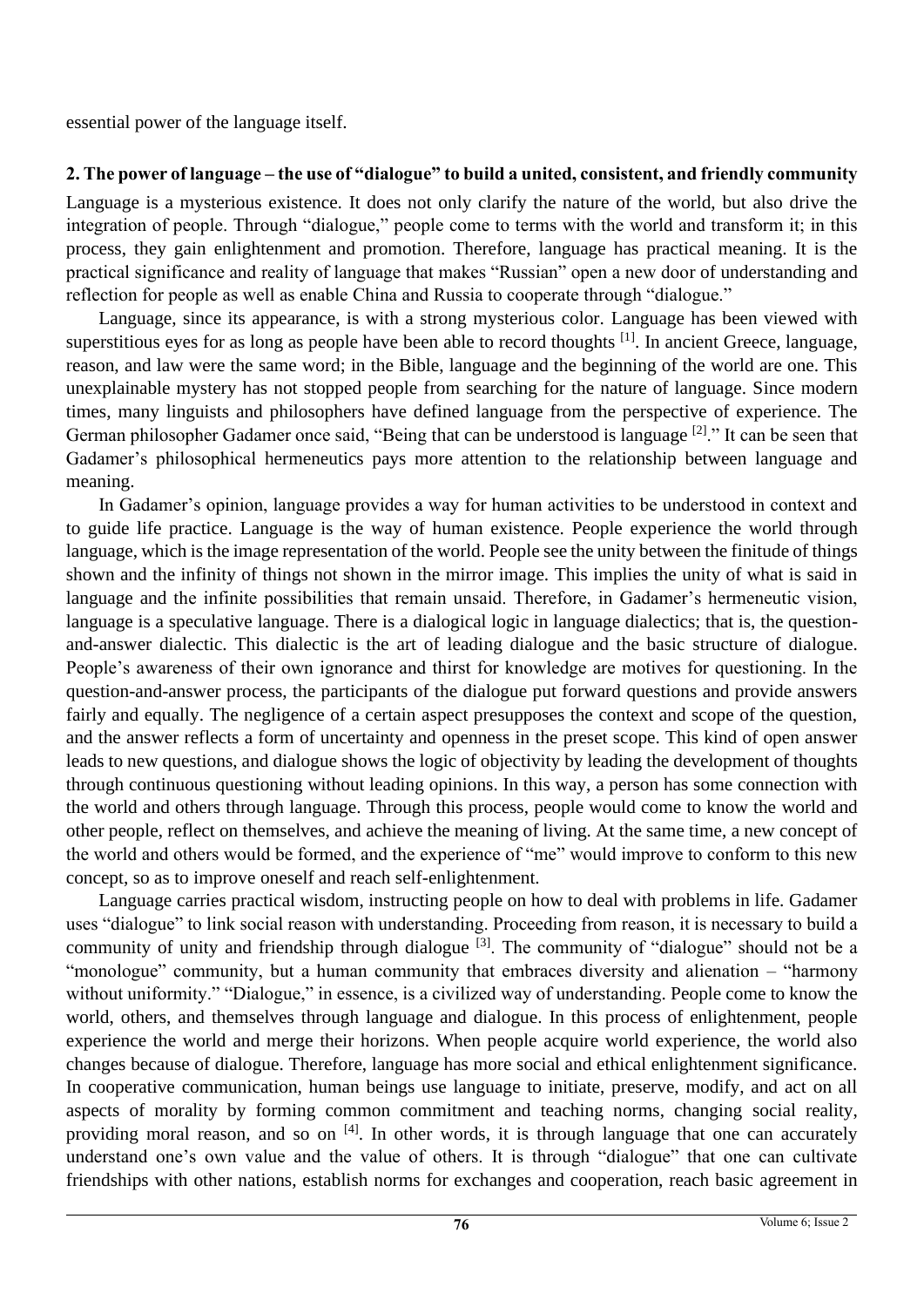terms of goals, as well as build a community with a shared future for mankind, which is fair, good-will, peaceful, and win-win.

# **3. Historical relationship between Russian language services and the regional development in Heilongjiang Province**

Macroscopically speaking, language plays an indelible role in the self-interpretation of human beings, the understanding of world experience, and the development of human destiny. From the micro point of view, specifically on how to improve the geographical advantages of the province, language (especially Russian) should also assume its responsibilities and play a positive role. Russian language services, especially the cultivation of Russian talents, are closely related to the economic development, trade, culture, and other aspects of cooperation between Heilongjiang and Russia.

The Russian language education in Heilongjiang Province began during the Qing Dynasty. After the signing of the Treaty of Nerchinsk between China and Russia, there have been frequent trades between those two countries. In order to meet the needs of communication between the two countries, in the 22nd year of Guangxu (1896), Heilongjiang's general, Enze Sabao, established the Heilongjiang Russian School, marking the beginning of Russian education in Heilongjiang<sup>[5]</sup>.

As the first socialist country in the history of the world, Soviet Union carries valuable experiences worth learning. Therefore, before the founding of New China, Harbin established a foreign language school affiliated to the General Headquarters of the Northeast National Coalition forces (later renamed as Harbin Institute of Foreign Languages) to train Russian talents needed for the revolutionary struggle and national construction at that time. In August 1949, the Northeast Bureau of the CPC Central Committee and the Northeast Administrative Committee issued the *Decision on the Reorganization of Higher Education*, stipulating that Harbin Institute of Foreign Languages should be an institution of higher learning for the cultivation and training of Russian translation talents in the northeast and that Russian should be the first foreign language [6]. Harbin Institute of Foreign Languages has laid a solid foundation for Russian education after the founding of New China in terms of Russian teaching, teaching staffs, and training of Russian talents.

The excellent teaching tradition of Russian in the province is not only reflected in the training of specialized talents, but also in its basic education. In the 1950s, China set off an upsurge to learn from the Soviet Union. In 1950, *The Interim Teaching Plan for Middle Schools (Draft)*, which is a teaching plan promulgated by China, proposed that Russian should be set as the main curriculum of foreign languages in middle schools <sup>[6]</sup>. The Russian language has become the preferred foreign language for basic education in many cities in Heilongjiang Province. Most of the older generation, born in the 1930s and 1940s, do not speak English, but instead, they are familiar with a few simple Russian words. Therefore, it is not difficult to appreciate the prosperity and popularity of the Russian language at that time. In Heilongjiang Province, Russian is far superior to English in terms of the enthusiasm for learning among teachers and students. In view of the flourishing of Russian-speaking talents, Heilongjiang has become the center of cultural exchanges with Russia, thus promoting the prosperity of Chinese-Russian cultural exchanges. At that time, a large number of Russian and Soviet literary works were translated in Heilongjiang and were deeply loved by the Chinese people. Most of the outstanding Russian literature translators are from Heilongjiang or have worked or studied in Heilongjiang [7].

After the implementation of the policy for the reform and opening-up, the trade between Heilongjiang Province and Soviet Union soared, and the border trade between Heilongjiang Province and the Far East of the Soviet Union recovered. In the 1980s, a second "Russian fever" occurred. In many areas of Heilongjiang Province, Russian was the first choice in foreign language learning. It did not only provide a large number of Russian professionals for the development of the country at that time, but also help gathered Russian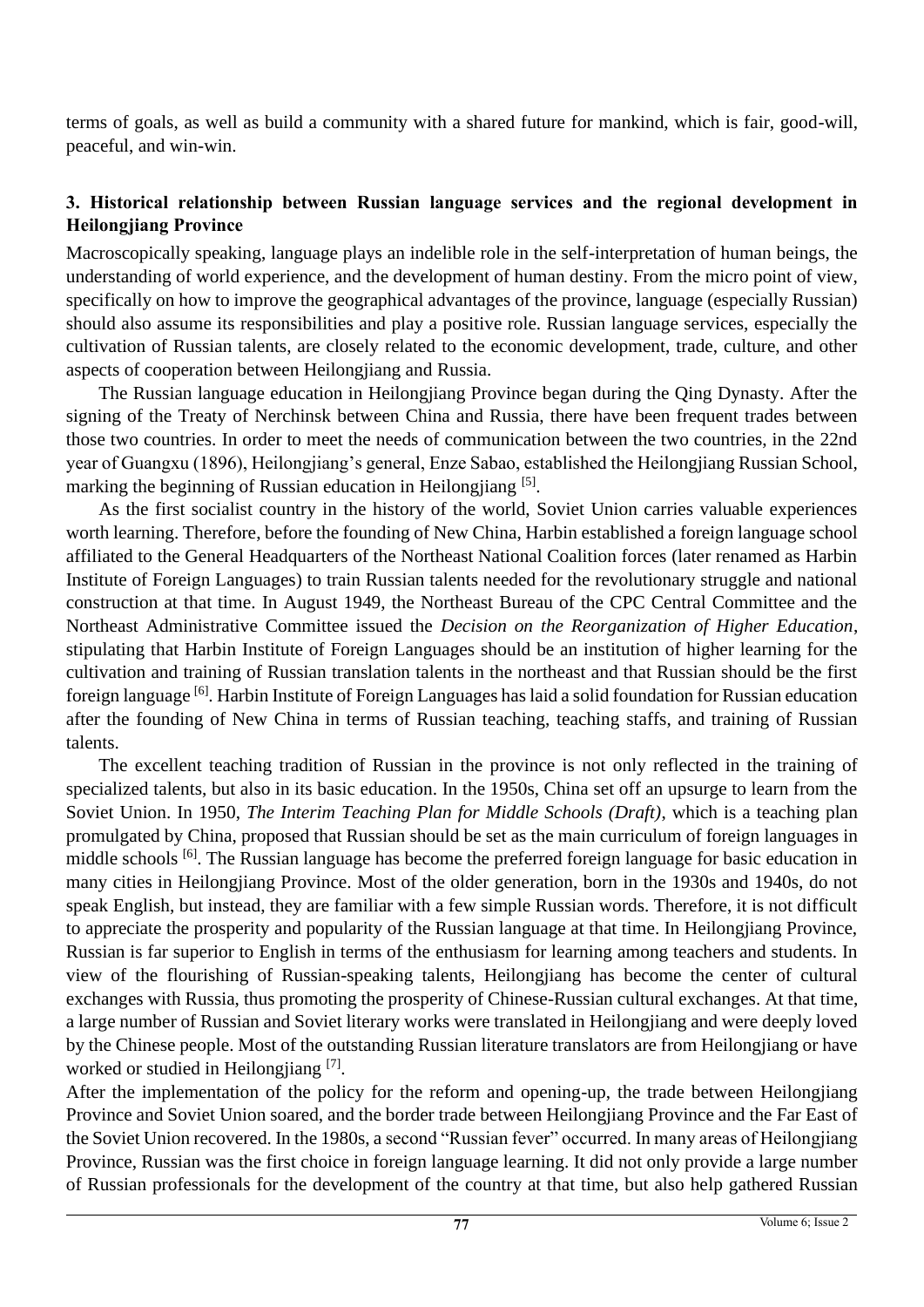teaching experience and excellent teachers for Russian education in Heilongjiang. Culturally, translated literature in Heilongjiang is flourishing. The translation of Russian and Soviet literary works leads the way. A large number of Russian and Soviet literary works published on the market are mostly translated by the people from Heilongjiang.

In the 1990s, influenced by the disintegration of Soviet Union, the popularity of English, and the widespread use of computers as well as the internet, the Russian education in several schools in Heilongjiang declined and reached a low ebb; some schools even removed the Russian course. During the same period, Heilongjiang-Soviet trade officially became known as Heilongjiang-Russia trade and experienced a slow recovery from that low ebb. In the beginning of this century, with the establishment of a new cooperative relationship between China and Russia, there were more demands for Russian talents in various fields in China. The Russian education in Heilongjiang gradually restored, some middle schools resumed the Russian curriculum, and many middle schools added the Russian curriculum [6].

In the 21st century, China-Russia trade entered a stage of strategic upgrading, shifting from barter trade, which relies on border ports, to cross-border e-commerce trade. The content of trade cooperation has also changed from daily necessities to strategic cooperation in energy, science, technology, and education <sup>[8]</sup>. In 2017, Heilongjiang Province also entered a new era of trade development with Russia. This change led to the transformation of the Russian language service industry. The training mode of Russian talents has been reformed from simple language and translation teaching to "language + specialty" teaching. In the last two years, the demand for talents in language service has been on the rise. The national strategic needs and the regional development of the province have put forward higher requirements for the training of Russian talents. However, the current situation of the Russian language service in the province, especially in the cultivation of Russian talents, is not optimistic. The main reason lies in the shortage of Russian students. Although the students who study Russian in the province account for about two thirds of the students who study Russian in China, there is still a serious shortage of high-quality students. In regard to the college entrance examination held in 2003, there were less than 9,000 Russian candidates in the province, accounting for one-fifth of the examinees, falling below the historical lowest point [9].

By comparing the history of Russian education in the province and the history of economic, trade, and cultural exchanges between the two countries, it is not difficult to appreciate that the origin, development, prosperity, and decline of language services, especially Russian language services, are related to the needs of regional development. In other words, Russian language services are in fact designed to meet the needs of China-Russia trades. At the same time, every boom in Russian education has greatly promoted the rapid development of the two countries. Although China and Russia have maintained friendly relations and continued to strengthen their cooperation in various aspects, these measures did not invigorate the current situation of the Russian services in the province. There is no expected "Russian fever" as there was in the 1950s and 1980s. The recruitment of Russian majors in universities in the province continues to be low, and Russian as a foreign language for the college entrance examination and foreign language students is even lower. Taking the enrollment of Russian language major in Northeast Petroleum University as an example, there were 16 Russian students in 2015, 15 in 2016, 5 in 2017, 15 in 2018, 15 in 2019, and 21 in 2020. Russian majors accounted for less than 0.5% of the total students in school. This proportion exposes the low recognition of the Russian language by students in the cultivation of higher talents in the province.

# **4. Importance of strengthening personnel training and several feasible measures**

The national and regional development is in need for Russian service talents, which however lags behind in providing high-quality and large-scale language services. This inevitably leads to a lack of vitality in exchanges and cooperation with Russia. The high-quality language service system includes the cultivation of language service personnel and the construction of language service institutions as well as the language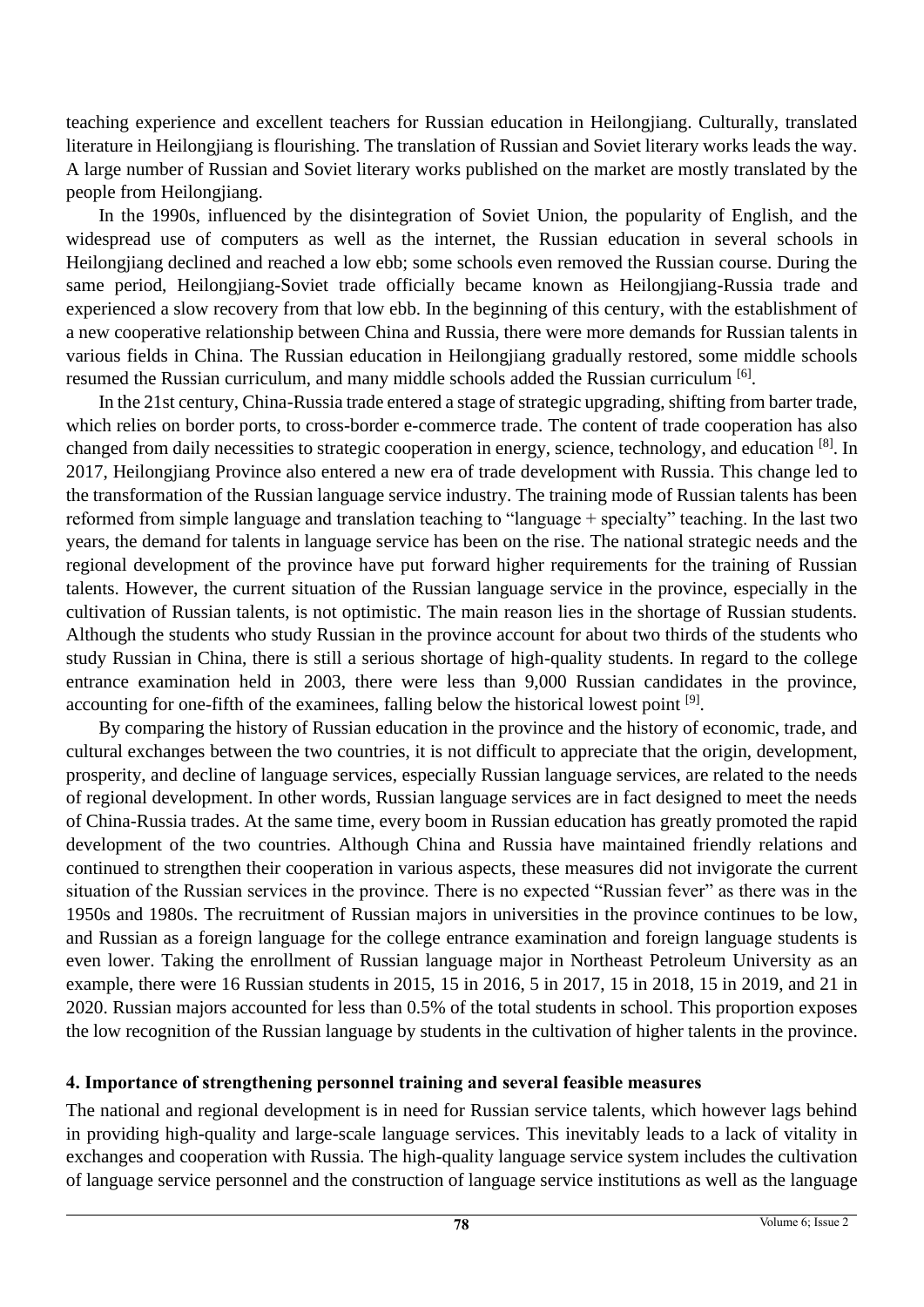service environment, among which the core is the cultivation of Russian talents. Therefore, in order to fundamentally solve the lag, a benign ecological system of Russian language service should be established. The "Benign Ecological System of Russian Language Service" is a complete training system that includes Russian students from seeds (students) to seedling (teaching), to trees (practical training, talent exchange, and employment), and then to forest (Russian talent development system). This is not a closed loop of talent cultivation, but a virtuous spiral ecology. The adjustment of international environment and regional policy also has directional influence on language services. Therefore, the high-quality language service system should keep up with the pulse of the times as well as continue to reform and progress.

In order to build a high-quality language service system, it is essential to start from the source of students. By encouraging diversified development in high schools and making full use of the geographical advantages of the province, it is helpful to strengthen the input of Russian culture and cognition in the high school stage to build students' confidence and motivation for further learning. Second, it is also important to actively reform the teaching models, optimize the educational structure, discipline structure, and personnel training structure in such a way that they are compatible with the new development pattern, as well as promote the complementary of competitive disciplines. Since the current teaching model of "other professional major + Russian" is not practical enough  $[10]$ , the teaching model of "Russian major + other professional skills" is more feasible. Considering that some Russian majors have good English basis in high school, it is also beneficial to cultivate multilingual talents. Thirdly, it is imperative to make full use of the geographical advantages of the province and constantly strengthen exchanges with Russia, especially in the fields of culture and education, to provide students with a place to apply what they have learned so that their learning is purposeful and future oriented. Finally, the employment guidance and management of Russian service talents should be taken into consideration, so as to create a scientific management, sound system, as well as a stable and reliable foreign language service environment. Relevant government departments need to establish and improve corresponding policies and regulations. It is also advisable to encourage and support Russian service agencies to form school-enterprise cooperation with universities.

At present, there are universities offering Russian courses in all regions of the country. Compared with other regions, it is important to make full use of the geographical advantages of the province and offer stable and high-quality Russian language services. Now, Heilongjiang Province has positioned itself as a window for China, thus providing opportunities for the revitalization and development of Heilongjiang Province. The Russian language and its services are good intermediaries to create "dialogue" between China and Russia as well as achieve a win-win community. Giving full play to the traditional advantage of the Russian language in the province, the Russian language service can be a "golden banner" for the province to promote its comprehensive competitive power.

# **Funding**

The "13th Five-Year Plan" of Education Science Key Project of Heilongjiang Province in 2020 (Project Number: GJB1320294).

# **Disclosure statement**

The author declares that there is no conflict of interest.

# **References**

[1] Russell, 1983, Human Knowledge [Zhang J, Trans.], The Commercial Press, Beijing, 68.